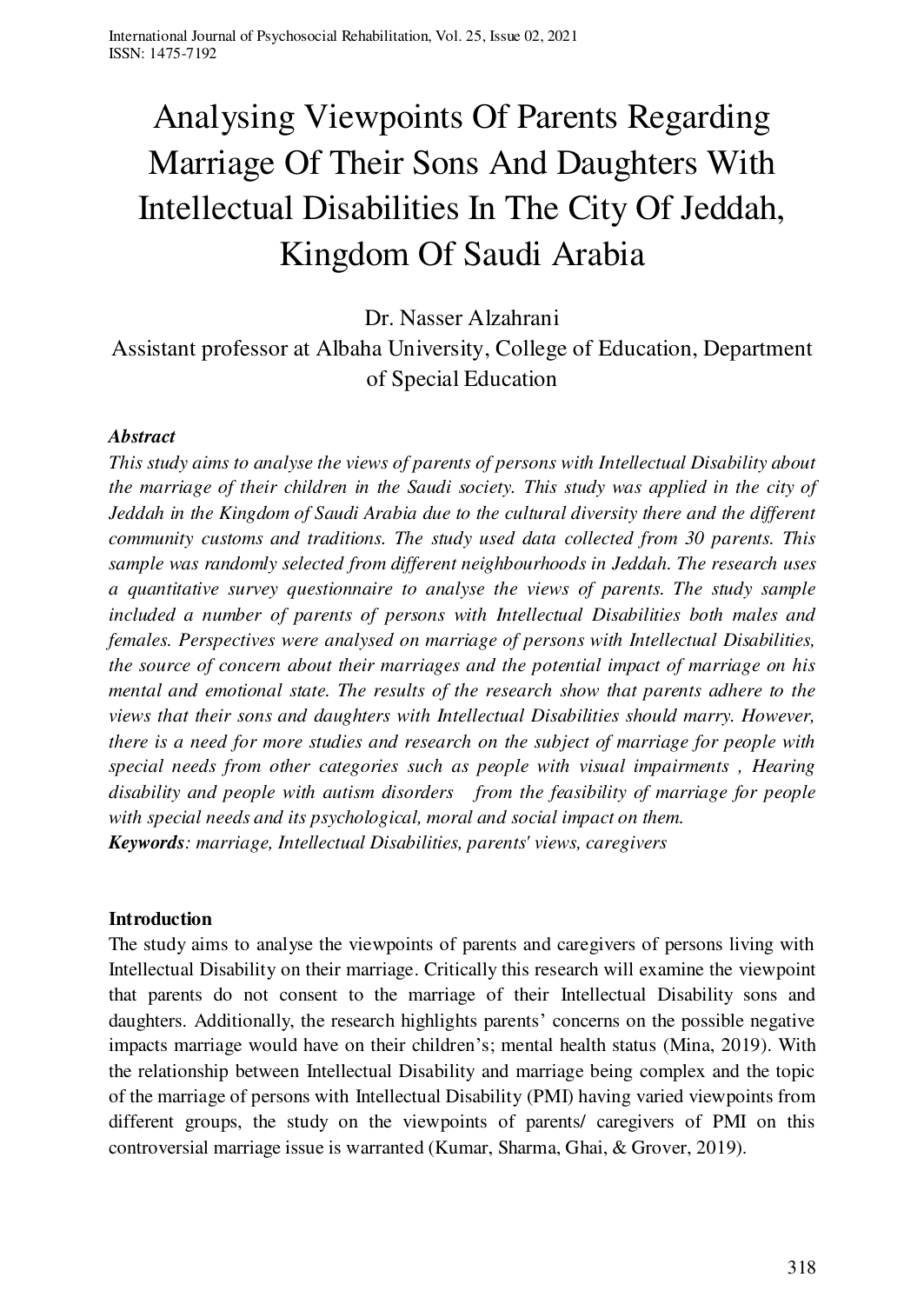Marriage is a social institution that is contractual and consensual and that the law upholds and recognizes all over the world (Kumar, et al., 2019). Marriage is an institution that comes with great responsibility and commitments from members. There have been legal restriction and regulations on the marriages of mentally disabled persons given that Intellectual Disability alter behaviour and thus alter the ability of PMIs to fully meet their obligation while at the same time functioning in a satisfactory manner (Sharma, Reddy,  $\&$ Kamath, 2015). Though recent developments in medication and treatment of Intellectual Disability have made it possible for patients to recover and join in matrimony, research has shown that these persons often face issues due to rejection from their spouses. Notably in some countries parents arrange marriages for their daughters with Intellectual Disability and due to fear of rejection by the suitor upon the realization of the mental issues of their daughters choose not to disclose this important information (Sharma, Reddy, & Kamath, 2015). This in turn becomes a course of many issues after the marriage including rejection once the spouses realize the mental health status of these persons. While marriage can be a source of social support for Intellectual Disability persons, serious mental disorders such as schizophrenia, psychotic mood disorders and bipolar affective disorder have been linked to the inability of married persons to adjust well to their marital life's and lack of harmony in marriage (Kumar, et al., 2019).

Intellectual Disability often referred to as mental disorders are mental health conditions that alter the normal behaviour and psychological functioning of a person. These disorders cause distress in people and the most common serious mental disorders as listed in the Diagnostic and Statistical Manual of Mental Disorders (DSM) and the World Health Organization (WHO) include schizophrenia, bipolar disorder, anxiety disorders, obsessivecompulsive disorders and developmental disorders such as autism among others (Reeves, 2011). Schizophrenia is severe mental disorders and affects above 20million people in the world. This disorder is characterized by distortion sin emotions, behaviour, thoughts, perceptions and the sense of self and results in psychoses such as delusions due to suspicious false beliefs, hallucinations. Psychosocial support coupled with medicinal treatments have shown positive results in the treatment of schizophrenia and thus allowed for the productive living of cured individuals and integration into the society and marriage.

Bipolar disorder is a mental disorder characterized by depressive and maniac relapses of low self-esteem, rapid speech and elevated mood swings in patients and that affects a great population of the world(Grande, 2016). Current statistics on bipolar disorders show that about 45 million people in the world are affected.

Depression is one of the most common mental disorder affecting 264million persons worldwide and the leading cause of mental disability(Kumar, et al., 2019). This Intellectual Disability is characterized by lack of concentration, poor appetite, tiredness, loss of pleasure, and sadness. Depression impairs the ability of persons to function well in their daily activities that could include work and school and in worst-case scenarios, it leads to suicide.

Marriage in Saudi Arabia is viewed as a contract whose terms should be negotiated upfront between the families involved. Islamic marriage requires the marriage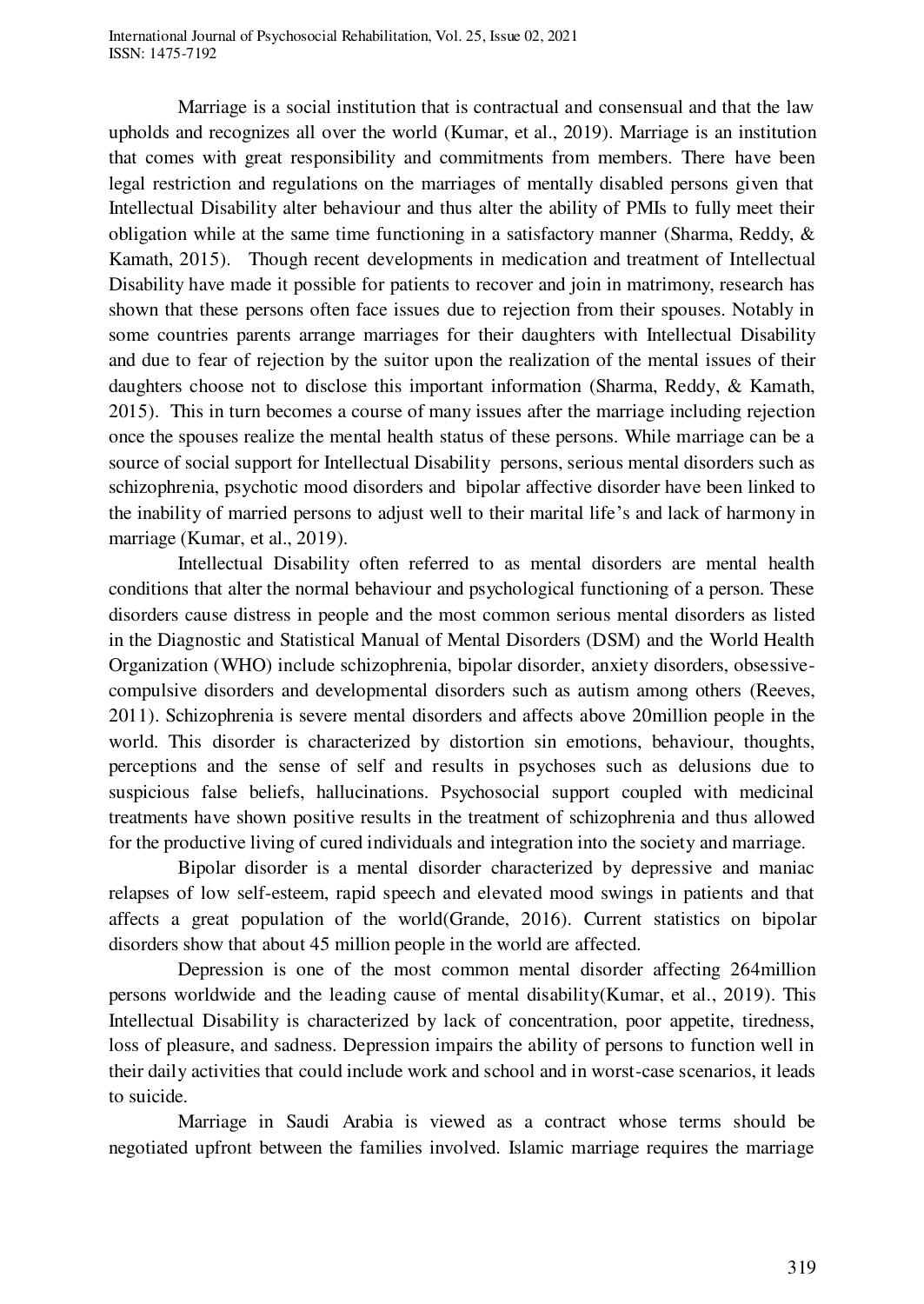contract unlike in the western region because it ensures that the bride has certain rights and privileges. In Jeddah especially, men are presumed to hold the power to major living and marital agreements after marriages unless the bride's family had negotiates these terms before marriage (Wynn, L. 2008). Despite these establishments on marriages in Saudi Arabia, the marriage of PMIs remains controversial often associated with scepticism and threatened by stigma. This is so because the marriage of PMI comes with a number of issues that include the inability of persons to adjust to marital lives, possible risks of relapses and worsened marital health status, inability to effectively take up marital responsibilities and carry out duties and possible marital disharmony, and rejection (Behere et al., 2021), (Grover, Nehra, & Thakur, 2017). Looking at these marriages through the human rights provisions and rights, they ought to be no different since PMI are human behind and adults who by law are illegible to give consent to marry just like any other person. These complexities associated with PMI marriages warrant the need to obtain the viewpoints of parents/ primary caregivers of persons with Intellectual Disability to better understand their perspective son them and also their concerns on marrying off their children.

While marriage for Intellectual Disability persons be viewed with scepticism and stigmatized, the primary caregivers/ parents of PMIs may hold a totally different view. Previous research on the viewpoints of parents on the marriage of PMI is insufficient. This research, therefore, aims to analyse the viewpoints of parents/primary caregivers about their Intellectual Disability sons and daughters getting married.

### **A Statement of the problem:-**

This research analyses the perceptions/ stands of parents/caregivers concerning the marriage of their Intellectual Disability persons (PMIs). Additionally, the research reviews previous literature on the research topic and brings to focus a comparative analysis of these viewpoints with the results of this current research on the viewpoints on parents of PMIs. Previous research describes the legal perspective of marriages of Intellectual Disability persons and the views of the public (community) on the marriage of PMI with little attention to their parents' viewpoints. The continued stigmatization by society on PMI marriage and believe that stands that PMI should not marry warrants our research.

Hypothesis: Most parents/caregivers in Jeddah Saudi Arabia believe that persons with Intellectual Disability should not marry.

#### **A Significance of the study:-**

This research aims to bring to perspective the view that parents hold on the marriage of their PMIs. Broadly, the study aims to dispute the sceptic views held on the ability of PMI to marry and live productively. The viewpoints of parents help to release involvement in PMI marriage providing a comprehensive view against the controversies associated with these marriages. The survey disputes existing societal believes and views on marriages of mentally disabled persons that have led to stigmatization and rejection especially in the city of Jeddah. In essence parents and primary caregivers play a pivotal role in the marriage of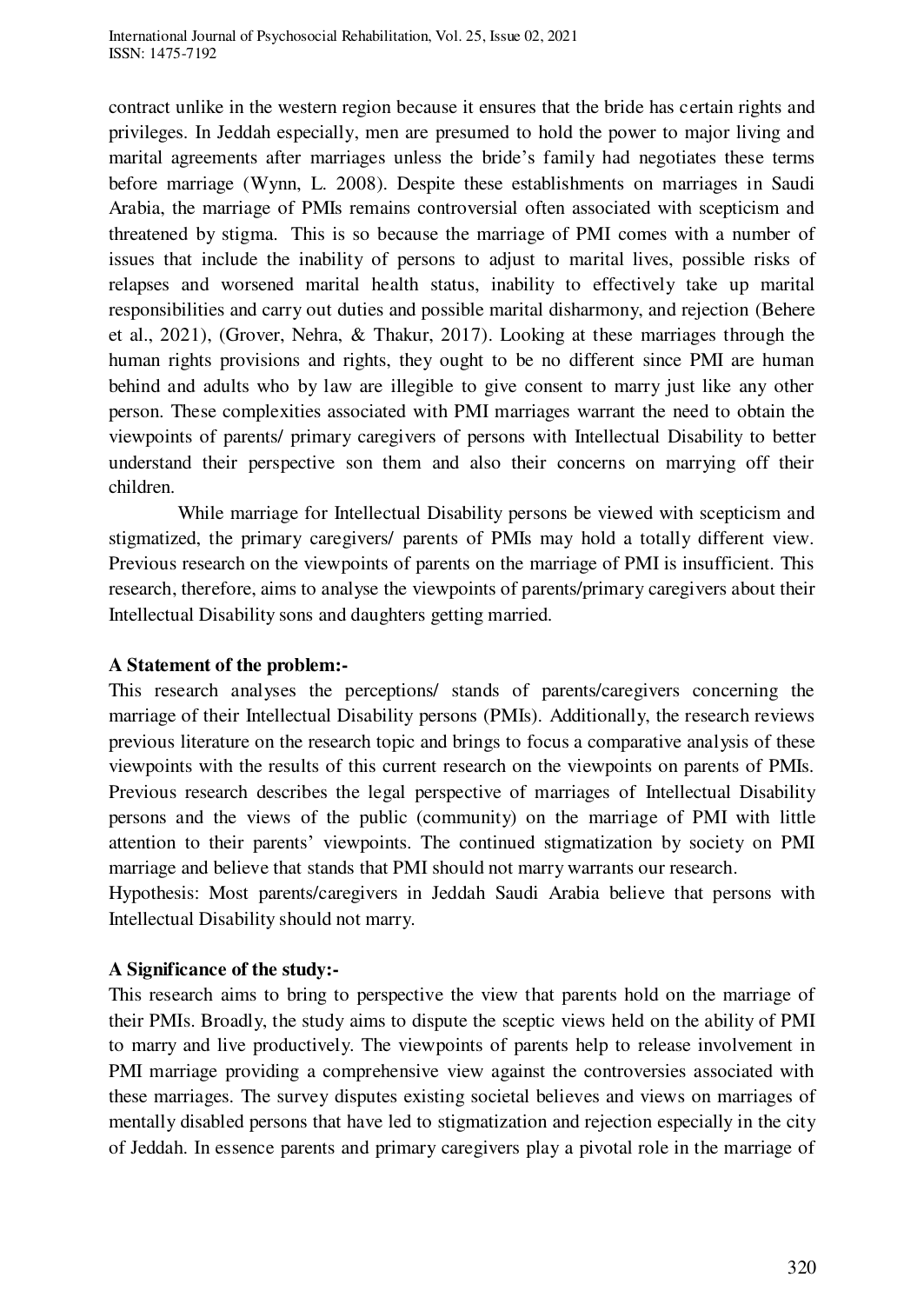PMI and their viewpoints of great importance despite the fact that the law provides for PMI to consent to marriage without the help of their parents.

Apart from analyzing previous research with respect to legal and multicultural viewpoints PMI marriages, I gathered pivotal ideas on the possible impacts of parent's viewpoints as well as their concerns on the basis of their socio-economic status. The theoretical framework gave me a premise for focused an unbiased study while at the same time decrypting the study findings for expansive comprehension and understanding.

## **Literature Review**

This research will analyse the viewpoints of parents on the marriage of their Intellectual Disability sons and daughters. The marriage of Intellectual Disability persons has been discussed as a controversial issue in society given certain concerns that society raises in regard to them. Previous research in this area have tried to address many of these concerns that include the inability of PMI to adjust well to marital life, adequately and efficiently met their marital duties and responsibility, the possibility of metal relapses leading to worsened mental health status.

Research carried out by Kumar in the Department of Psychiatry in a care facility in India, most caregivers of PMI were for the ideas that their children should marry. In this research issues such as the possibility of marriage being a cure for Intellectual Disability, its ability to improve or worsen the health status of PMI, and arranged marriages for PMIs were investigated. These investigations were however primarily based on the personal of caregivers and derive from their experiences and perceptions but not on pre-existing research (Wynn, 2008).

Although there lacks a clear cut to whether or not PMI should marry, the ability of PMI to care for self, their willingness to give consent t marriage, the severity of their Intellectual Disability, the risk of relapse or breakdown and the hope for the cure of their Intellectual Disability are significant factors that caregivers should consider before deciding whether or not they support these marriages. Parents of Intellectual Disability parents prefer marriage of PMI who are not severely ill of after their Intellectual Disability has become better and they can function almost and live independently.

 A study on existing research on the relationship between marriage and Intellectual Disability showed that marriage could serve as both a protection and a causative agent for deteriorating mental health for PMI (Kumar, et al., 2019). Abolfotouh asserts that marriage can be a stressful event that can lead to the worsened mental health of a PMI. Marriage as a source of support and care, marital satisfaction, as well as happiness can significantly lower depression and depressive thoughts however, Mina (2019) notes that marital stress, marital maladjustments, overwhelming marital responsibilities can endanger PMI health. Further, unforeseen marital events such as marital separation, divorce, or death of a partner may overwhelm PMI given that they are very stressful in nature. With these considerations, marriage may be perceived as a predisposing factor for the worsened mental health of PMI. Marriage is an important social institution and that is a pillar for peace and order.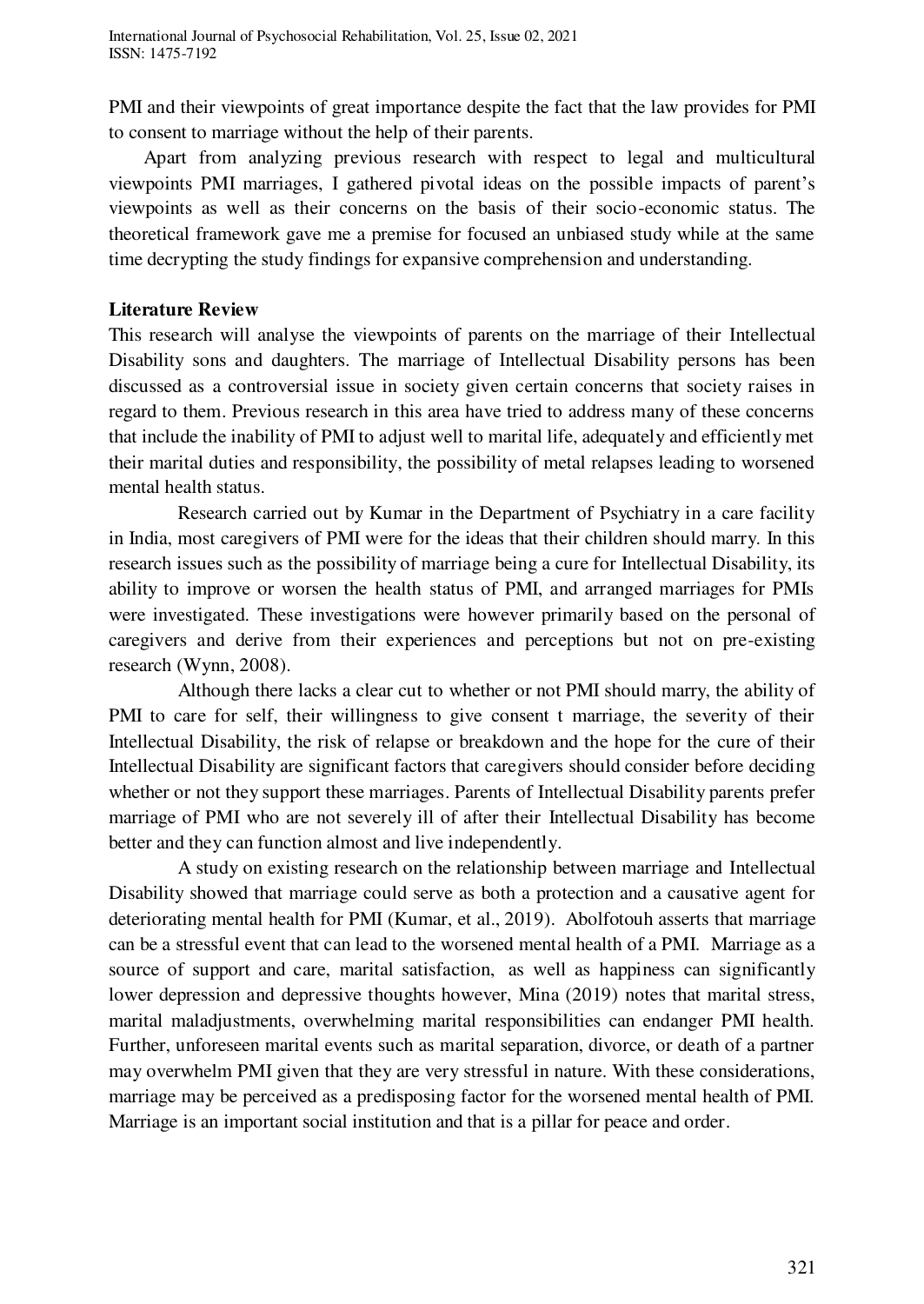International Journal of Psychosocial Rehabilitation, Vol. 25, Issue 02, 2021 ISSN: 1475-7192

Modern treatment such as psychotherapy has greatly helped to patients' recovery liv9g of productive lives post-recovery. Notably, research on perceptions on PMI showed that parents' perceived causation on PMI marriages were dependent on their occupational status, educational status, level of knowledge and information in regard to their children's Intellectual Disability ,age and urbanity (Abolfotouh et al, 2019). Many Saudis perceive PMI as dangerous people incapable of keeping friendship and relationship ties, unable to adjust to marital lives and meet marital responsibilities. These perceptions by the public in Saudi Arabia towards PMI are hasped by the communities pre-existing stereotypes and beliefs that are harboured by their present and past experiences with Intellectual Disability (Abolfotouh et al, 2019). Kumar (2019)highlights that the preconceived negative views by the public on Intellectual Disability influence marriage prospects. Enormous studies have been done on the impact of Intellectual Disability on marriage and vice versa, little is being done to examine the viewpoints of the opinion of primary caregivers on marriage. Kumars' study reveals that despite the pre-existing concerns discussed above, parents/caregivers of PMI are for their children getting married. This is greatly influenced by the pre-existing scientific unproven belief that marriage/ sexual intercourse can positively impact mental health PMI. Additionally, parents' perception was fuelled by social factors such as PMI having someone to take care of them once their parents were gone and the believe that PMI would efficiently take up marital responsibility. There exists no pre-existing law that regulate or dictate the marriage of the Intellectual Disability .Two significant enforcements on PMI marriage include The Special Marriage Act and the Hindu Marriage. Bothe marriage act makes a marriage voidable for severely Intellectual Disability persons. The law allows PMIs consent to marriage.

Overly, marriages are considered social institutions that are basic family developers. The traditional way of doing things in most cultures requires parents to do a follow-up on the marriage status of their children and if one is proposed to, this is celebrated and this explains any ceremonies that proceed. All in all, there seems to have existing blames that are attached to caregivers and parents for unmarried and broken marriages, generally. Ideally, caregivers and parents have a responsibility when it comes to the arrangement of marriage proposals and strengthening marital relationships. This is an expectation that cuts across all settings as clearly analysed by Khadirnavar (2019). In their research, Khadirnavar et al., (2019)empathize on the importance of marriage in any social setup. The attribution that marriage is given is large as it is the basis of families(Khadirnavar, 2019). This article explains how Intellectual Disability is associated with some level of stigma since the conditions are associated majorly with marriage failures amongst persons who are victims. It also analyses blames that are laid to parents and caregivers when they do not support their children for marriage preparations. The thesis that this peer-reviewed article brought to detail was centred on exploring the perspectives on the marriage of persons with Intellectual Disability (PMI) and their caregivers. What motivated the research is the kind of stigma that is often associated with PMIs in nearly all social setups and that leads to marriage failures in a way. In a relative way, relationships or marital status that is considered romantic are associated with high physical and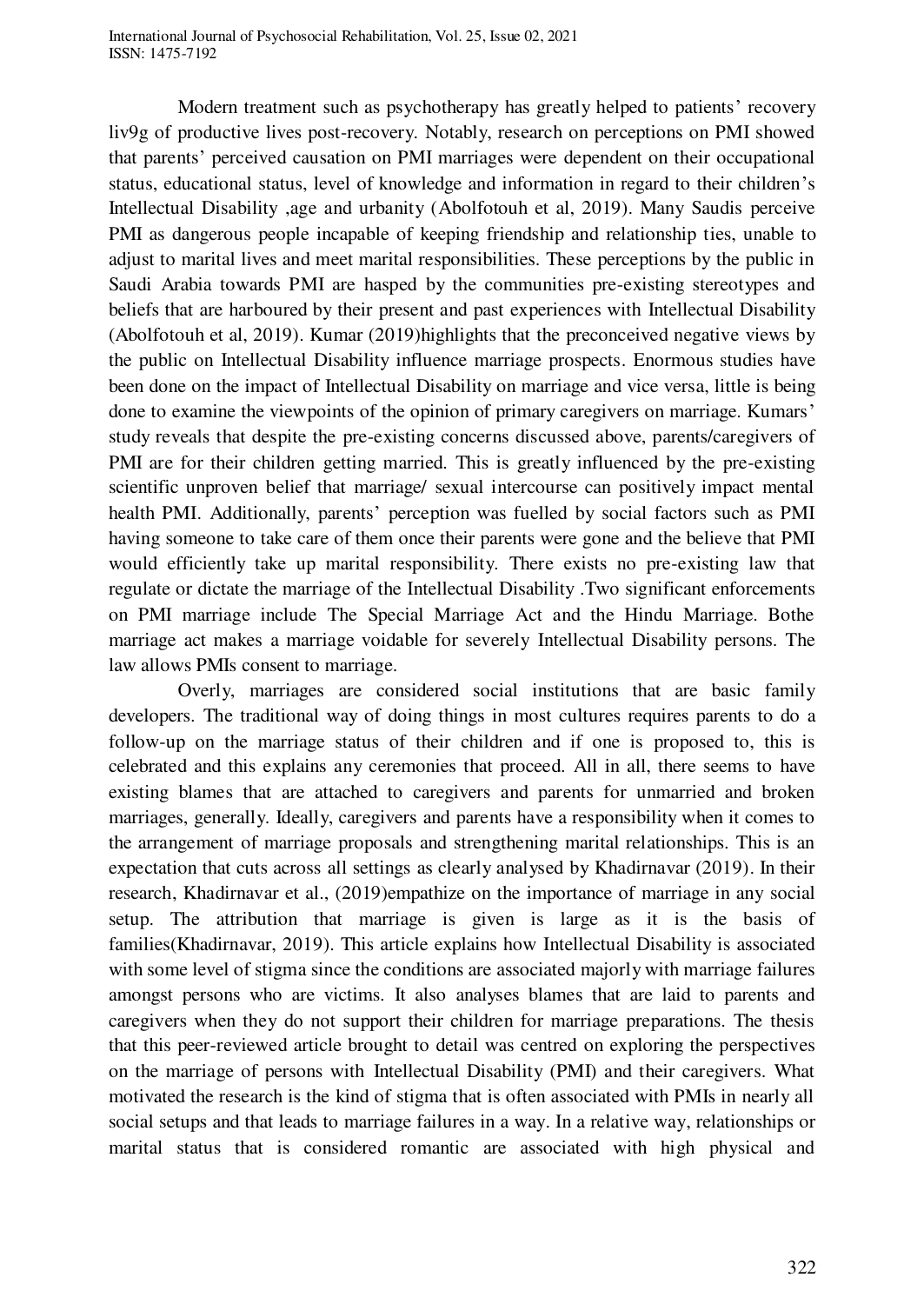psychosocial well-being of soberness (Sharma, Reddy, & Kamath, 2015). The article reviewed India's demographic setting, which is said to have a system that puts everyone in a compulsory state of marriage. Khadirnavar et al. (2019) critically analysed five case studies that had been singled out touching on the history of marital failures as a result of Intellectual Disability. The results of the analysis showed that parents of PMI children went through challenges in the event of arranging marriages for their children. With the research leaving a loophole of the analysis of the caregiver's or parents perspectives when it came to the marriage of the aforementioned children, this research is justified. In Saudi Arabia, there seem to be limited studies that have done an analysis of subjective perceptions that touch on marriages among PMI and their caregivers.

It would be absurd for the society to wait for people with Intellectual Disability to seek help in whatever situation they get to encounter. In research to establish marital stability and marital satisfaction in families of children with disabilities, Sobsey connotes on the ever-existing perception that marriages of parents and caregivers of PMIs have exhibited failure and dysfunctionality (2004). Having to undergo through some form of grief that never gets resolved and a lot of demands when raising children with mental disabilities put parents in a compromised position in the society and they tend to consider these children as having short glory on many matters.

## **Framework**

# **Definition of mental disability**

The Persons with Disabilities Act, 1995, defines Intellectual Disability as a disorder resulting in partial or complete disruption of a person's thoughts, feelings and behavior that makes one unable to carryout day to today activities such as education, employment, social life activities and self-care. This research views PMI as those suffering from bipolar affective disorder (BAD), schizophrenia, depressive episodes (MDD), dementia and mental and behavioural disorder due to use of alcohol (AUD) and Anxiety disorder.

Three important aspects of Intellectual Disability that are interrelated with marriages of PMIs are put into consideration;

i) Disrupted thinking and thought processes and it implication on ability to adapt to marital life

ii) Behaviour

iii) Ability to take up marital responsibilities and duties

### *Parents/caregivers viewpoints*

The parents, caregiver's viewpoints depend entirely on their knowledge of Intellectual Disability, experiences with their PMI, and although they can be influenced by preexisting societal perceptions of PMI in Jeddah, they are purely out of their own volitions. The respondents of this research survey who parents/caregivers of PMI had to have a PMI child whom they personally care for.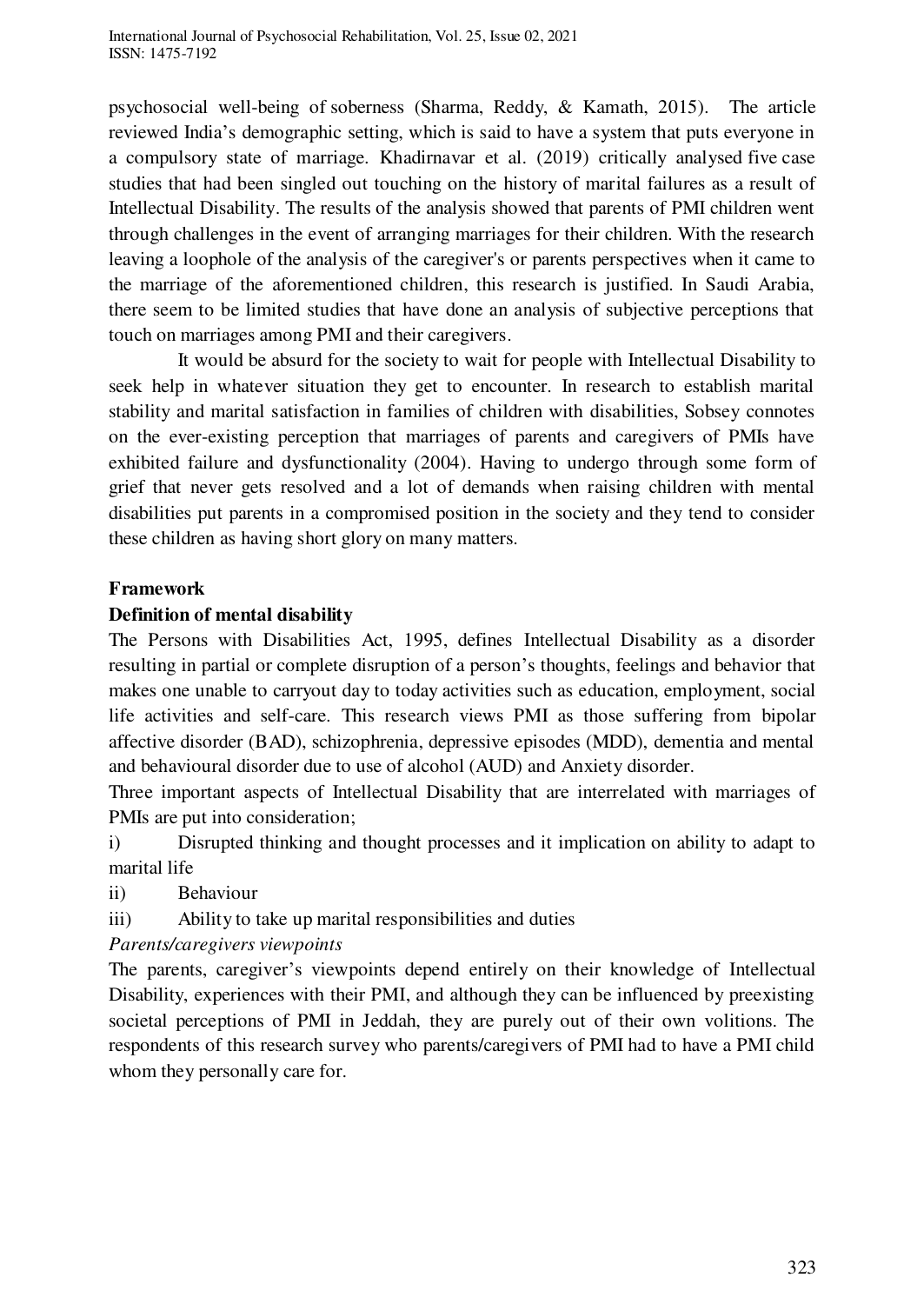# **Framework**



# **Methodology**

The nature of this study analysis is more quantitative rather than qualitative because it based its approach on exploring the perceptions collected. A survey was conducted and questionnaires used to collect the results of the participants. The aim of the researcher was to bring to attention the different perspectives that parents of persons living with mental disabilities have and then get to analyze them to fill that information gap in Jeddah, the Kingdom of Saudi Arabia. The interpretation of the results is meant to help people understand the challenges that such parents face. To be considerate enough, I also examined the situation of my target population so as to make sure that I can easily relate the perceptions that were collected. The data of the research that will be used to analyze the three research questions were garnered from a sample of 30 parents of persons living with mental disabilities.

# **Sampling**

This research uses a sample size of 30 parents of PMIs. This sample size was obtained randomly from the population. Open-ended questionnaires have been distributed for the collection of PMI parents' perceptions based on the research topic. The questionnaire is specifically designed to answer the research questions in this experimental study.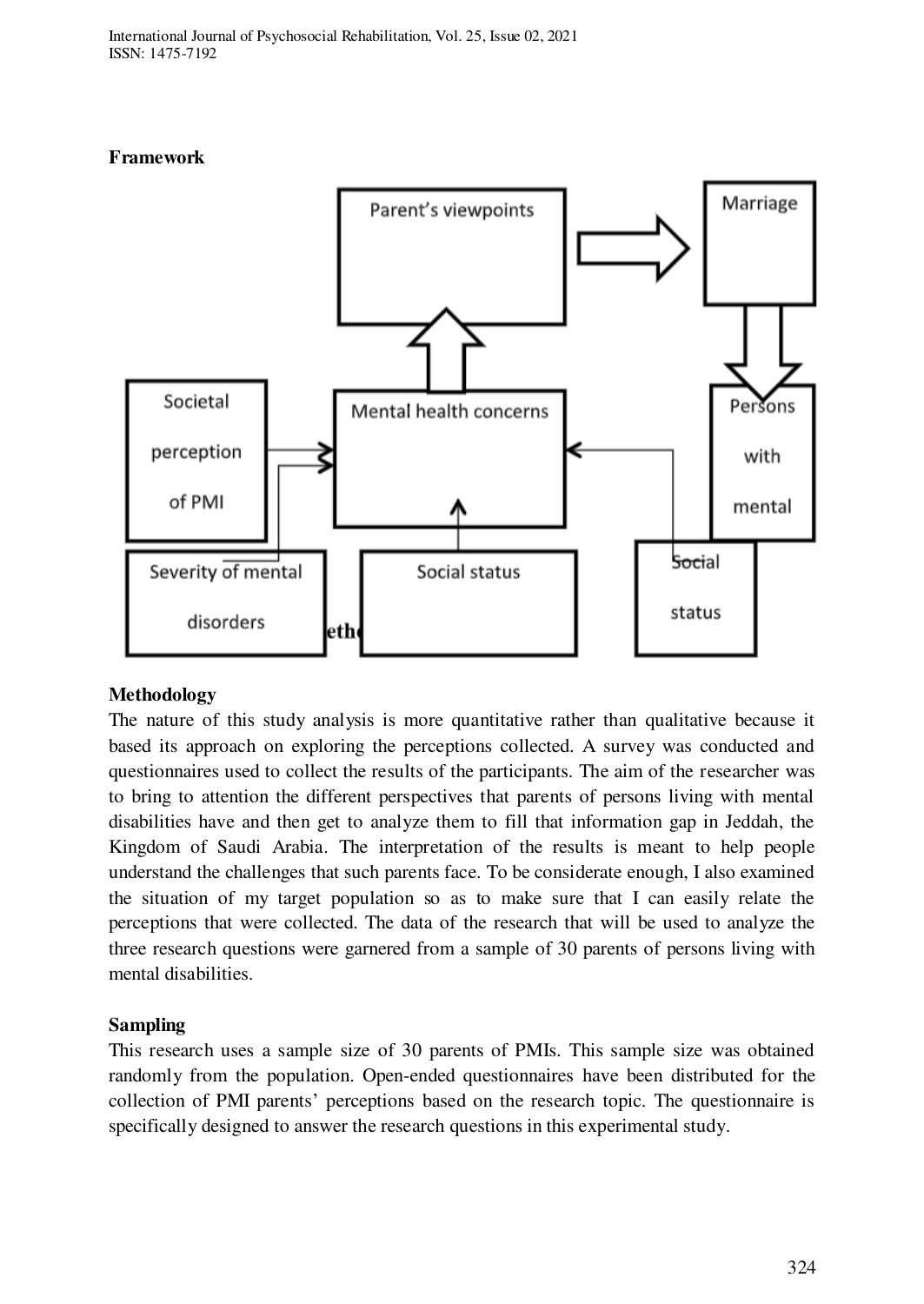# **Research Questions**

Looking at the problem statement, this research is tailored to gather the perceptions of PMI parents when it comes to the PMI marriage, broadly. Narrowing the niche of the study much down, this research will try to answer the following questions:

- a) Are persons with mental disabilities supposed to marry?
- b) Do parents/caregivers of PMIs perceive marriages of their children as a source of concern?
- c) How any other marriage is generally perceived in the Jeddah society?

## **Data analysis**

The research collected relational data from previous research works to establish the basis of the situation. At the same time, the previous literature was significant in framing the objective of the paper – understanding the knowledge gap. It has been found out that marriage is highly regarded in the Muslim communities and this applies to Jeddah, Saudi Arabia. As a matter of fact, the legal set up of Muslim communities, which Jeddah is one, regard marriage as a contract where the spouse to be has to sign things to formalize things. This means that marriage merits the parties and they stand chances to owning property. On top of being a social institution, marriage is at the same time a contractual affair. Generally, parents everywhere in the entire world want their children to marry and get married within the constraints of the specific society. This has been affirmed in the results obtained from analyzing a number of articles addressed in the literature review section.

The perceptions that PMI parents have as to whether their children should get married or not, have not been studied and analyzed. However, parents have been found to generally attach great importance to marriage as a social institution. The benefits of settling down in a marriage, the basic institution to the development of a family, are countless. Not assuming the challenges that married people bump into, marriage is marked as an important social aspect and this explains why it gets celebrated in almost all cultures of the world. In Jeddah, parents and the immediate family of the bride and groom have to negotiate marriage terms and the living conditions after marriage before agreeing to the marriage contract. This does not exempt PMIs and this is why parents cannot go forth to stipulate any term/s they think their children ought to be put into. It means that parents have to be alert so that any term put across in the negotiation phase is clear and most importantly accepted from both sides.

Research was done in India, where parent perspectives were analyzed, results showed that 53 percent of caregivers/parents accepted that PMIs should marry. Another portion of the results showed that marriage could be a cure to their PMIs and an improvement to the Intellectual Disability There is yet another group who thought that marriage would worsen the mental state of their children. These are relative results but the Jeddah community could register a totally different result.

With the different perceptions that parents have toward the marriage of their PMI children, the whole theory is a difficult one. Intellectual Disability difficult in any relationship, marriage included. Often, the stress expected can get to critical levels. What people feel afraid of is the pattern that they end up falling into – managing the illness as the sole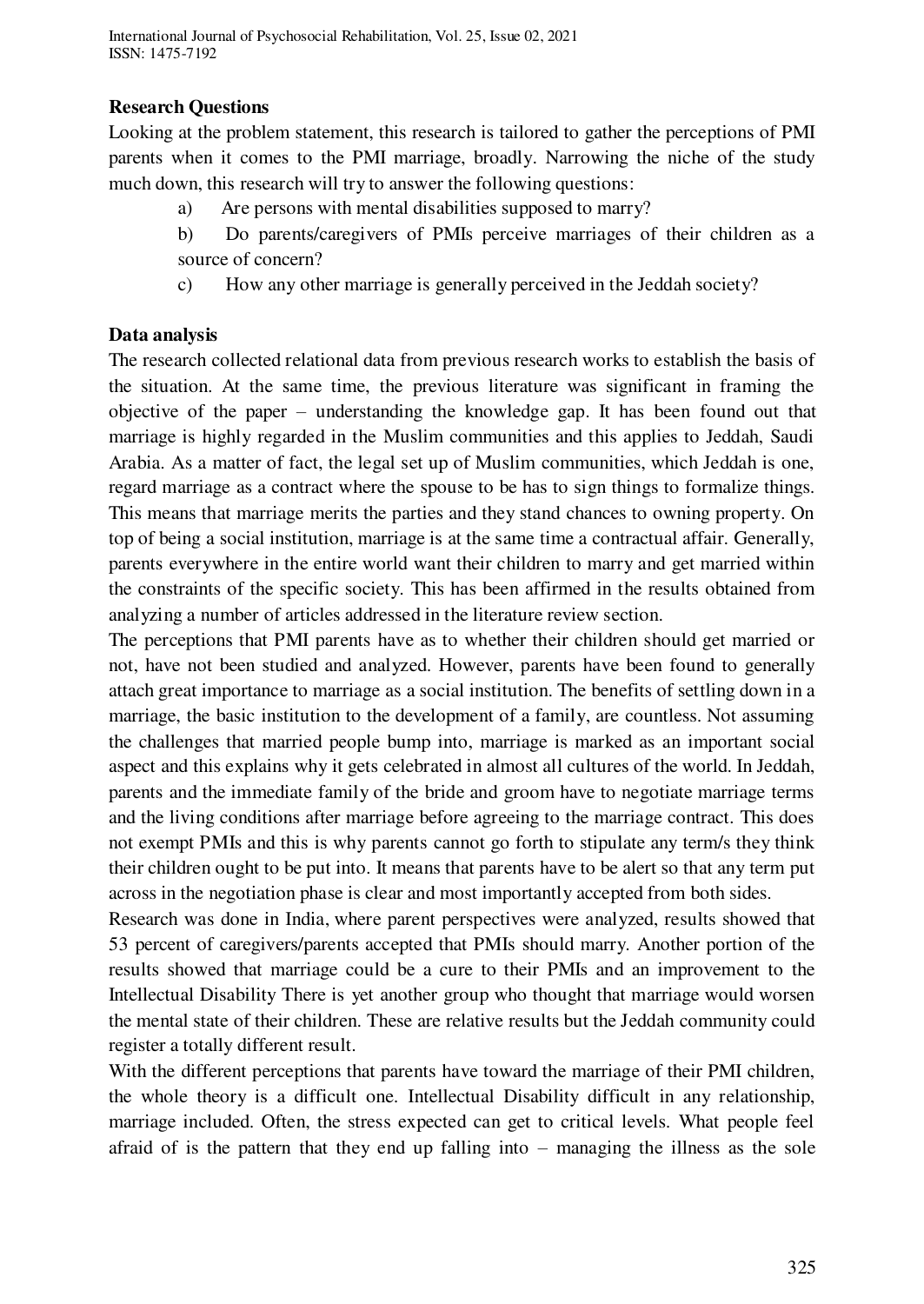responsibility on which the relationship is based on. Without looking down into the probable success of such marriages, the stress that the engagement brings is accompanied by some focus. It is easy for people to show support and sympathy to PMIs and this way, the PMI is prepared to handle relationship issues and how a spouse should be treated. The reassurance that PMIs are given whenever they are sick goes a long way to strengthening their goal toward getting professional help. Looking down into such people worsens their mental state while bringing feelings of losing hope.

PMI parents also face challenges in society. There are some cultures that take consider the birthing of a Intellectual Disability child as a curse from the creator. Associated beliefs have been attached to situations and the repercussions that they come with to the victims make them restless. As a result of the demeaned feeling and associated stigma, these parents lose confidence in their children and so asking them what they think if their children marry/get married sounds like abuse. This research looked into some background factors to ensure that the responses given were free from bias and compromise. These background checks didn't include the parent's state of mind, their social class or position in the society, and the state of their marriages. The results of the data collected are discussed below.

### **Results**

The below table is an analysis of the respondents who were all parents to persons with medical illness.

| Metric                     | PMI Parents / Caregivers $(n = 30)$ |
|----------------------------|-------------------------------------|
|                            | Mean (SD) / Frequency (percentage)  |
| Gender:                    |                                     |
| Male                       | 14 (46.7%)                          |
| Female                     | $16(53.3\%)$                        |
| Age (years):               |                                     |
| $18 - 33$                  | $2(6.7\%)$                          |
| $34 - 49$                  | 8(26.7%)                            |
| $40 - 65$                  | 14 (46.7%)                          |
| $66 - 81$                  | $6(20\%)$                           |
| <b>Social Class:</b>       |                                     |
| Low                        | 12 (40%)                            |
| Medium                     | $16(53.3\%)$                        |
| High                       | $2(6.7\%)$                          |
| <b>Educational Status:</b> |                                     |
| <b>Basic</b>               | 15 (50%)                            |
| Graduate                   | $10(33.3\%)$                        |
| Professional               | 5(16.7%)                            |
| Day Job:                   |                                     |
| Unemployed                 | 14 (46.7%)                          |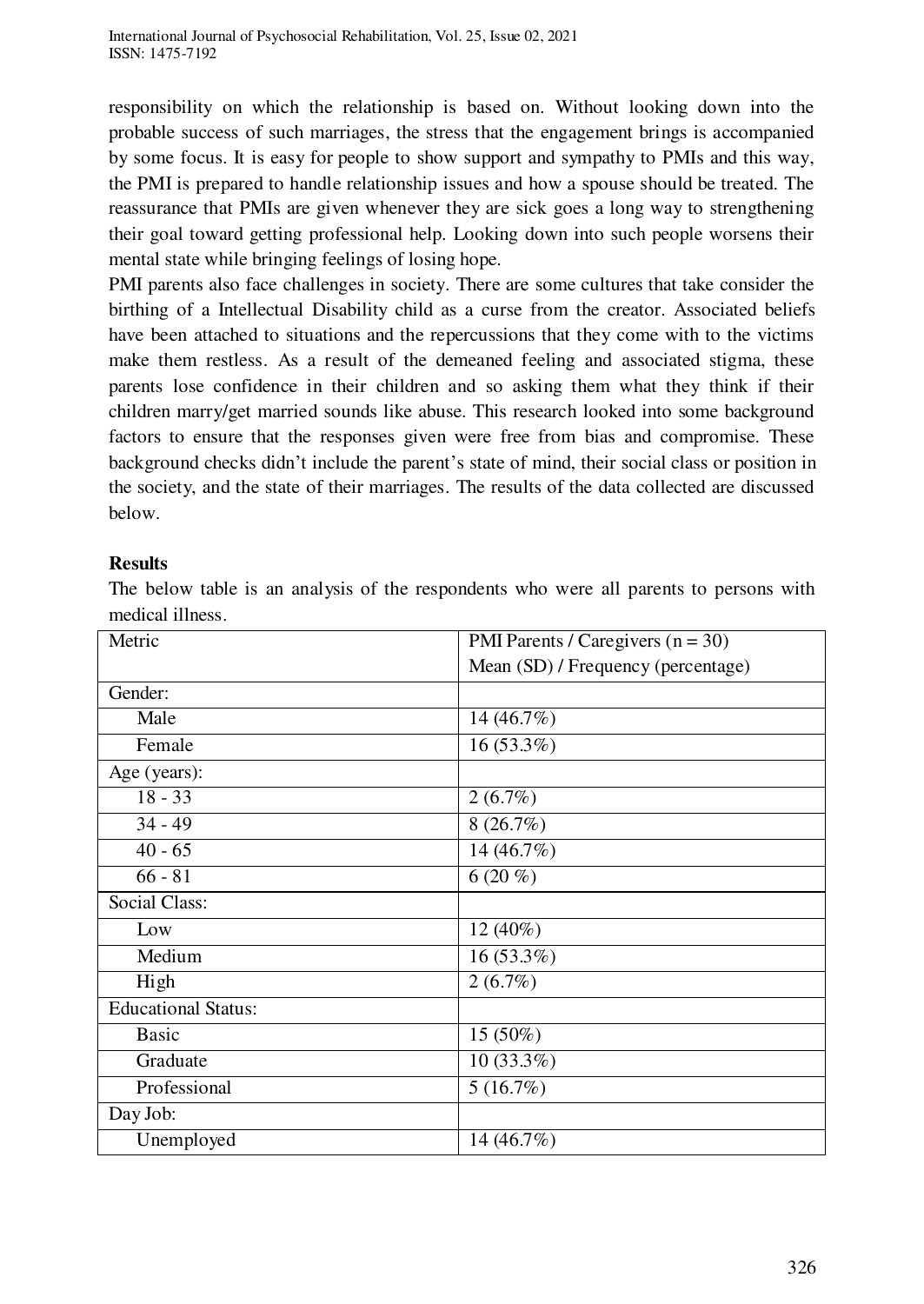| Unskilled worker         | $4(13.3\%)$            |
|--------------------------|------------------------|
| Skilled worker           | $4(13.3\%)$            |
| Professional             | $4(13.3\%)$            |
| Pensioner                | $4(13.3\%)$            |
| Per Capita Income (usd): |                        |
| $0 - 20,000$             | 23 (76.7%)             |
| $20,001 - 40,000$        | $\overline{5(16.7\%)}$ |
| Over 40,001              | 2(6.7%)                |
| Marital status:          |                        |
| Married                  | 25 (83.3%)             |
| Divorced                 | 2(6.7%)                |
| Single Mother/Father     | $3(10\%)$              |
| No. of Children:         |                        |
| One                      | $9(30\%)$              |
| Two                      | 14(46.7%)              |
| Three                    | 4(13.3%)               |
| Four                     | 2(6.7%)                |
| Five and above           | $1(3.3\%)$             |
|                          |                        |
|                          |                        |

Table 1: The sociodemographic characteristics of the research sample

|                                                    | Percentage of the responses |      |          |       |          |       |          |          |
|----------------------------------------------------|-----------------------------|------|----------|-------|----------|-------|----------|----------|
|                                                    |                             |      |          |       |          |       |          |          |
|                                                    |                             |      |          |       | don      |       |          |          |
|                                                    |                             |      |          |       | 't       |       | It       |          |
|                                                    | Ye                          |      | N        |       | kno      |       | depend   |          |
| Questions                                          | S                           |      | $\Omega$ |       | W        |       | S        |          |
|                                                    |                             | 70   |          | 13    |          |       |          | 17       |
| Should PMIs marry/get married?                     | 21                          | $\%$ | 4        | $\%$  | $\Omega$ | $0\%$ | 5        | $\%$     |
| Do you think that the perception you hold          |                             |      |          |       |          |       |          |          |
| affected by your<br>social<br>status.<br><i>is</i> |                             |      |          |       |          |       |          |          |
| educational background, or/and your kind           |                             | 50   |          | 30    |          | 20    |          | $\Omega$ |
| of job?                                            | 15                          | $\%$ | 9        | $\%$  | 6        | $\%$  | $\Omega$ | $\%$     |
| Are all your children married or planning          |                             | 80   |          |       |          | 10    |          | 7        |
| to be?                                             | 24                          | $\%$ | 1        | $3\%$ | 3        | $\%$  | 2        | $\%$     |
| Does marriage be a source of cure for              |                             | 27   |          | 17    |          | 33    |          | 23       |
| your PMI child/children?                           | 8                           | $\%$ | 5        | $\%$  | 10       | $\%$  | 7        | $\%$     |
| Does marriage improve the mental health            |                             | 33   |          | 20    |          | 23    |          | 23       |
| of the said persons?                               | 10                          | $\%$ | 6        | $\%$  | 7        | $\%$  | 7        | $\%$     |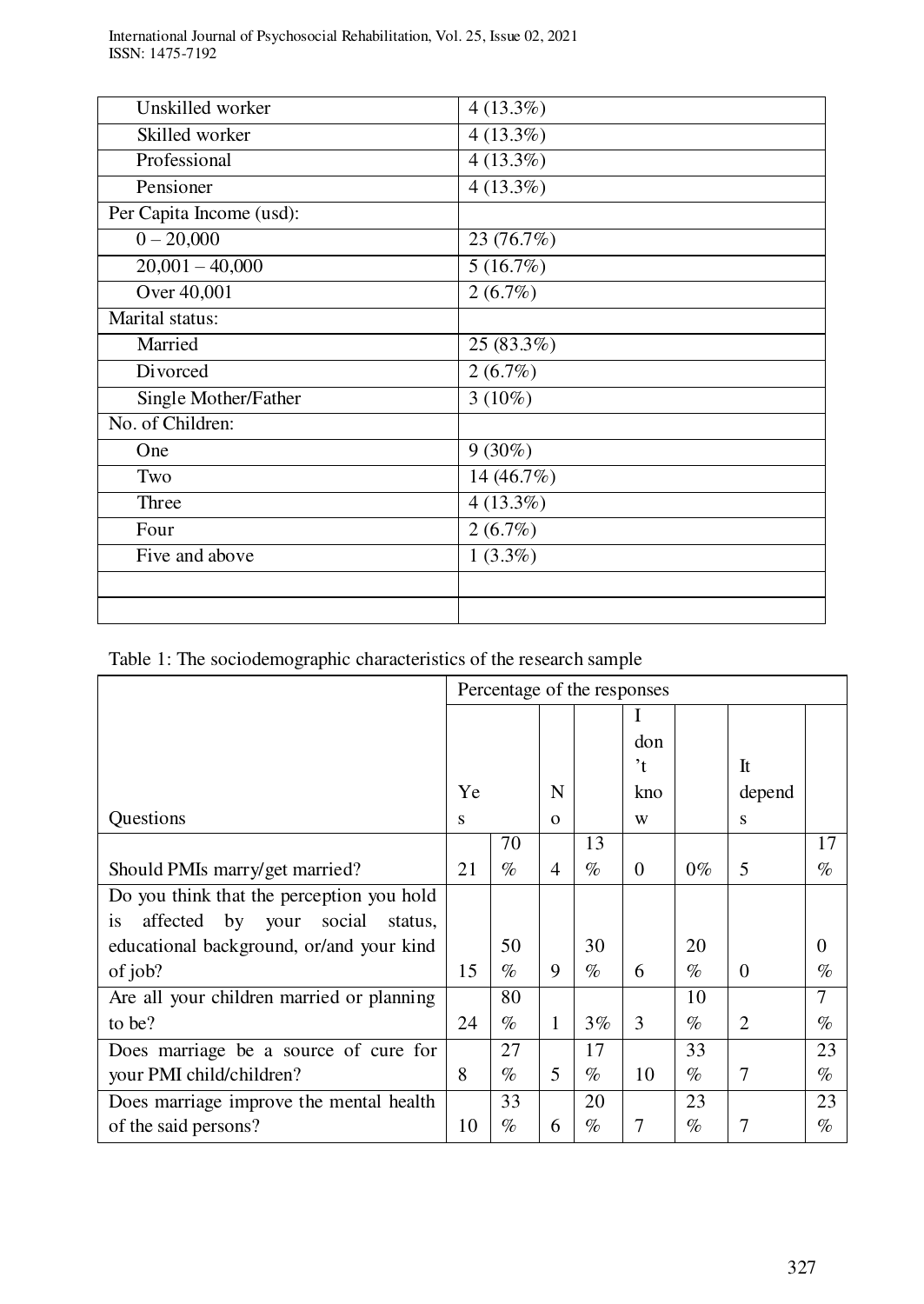| Does marriage worsen the mental status of        |                | 30   |                | 27   |                | 20    |   | 23       |
|--------------------------------------------------|----------------|------|----------------|------|----------------|-------|---|----------|
| PMI <sub>s</sub> ?                               | 9              | $\%$ | 8              | $\%$ | 6              | $\%$  | 7 | $\%$     |
| of<br>Intellectual<br>any<br>Are<br>aware<br>you |                |      |                |      |                |       |   |          |
| Disability<br>whose<br>condition<br>person       |                | 27   | $\overline{2}$ | 73   |                |       |   | $\theta$ |
| improved after marriage?                         | 8              | $\%$ | $\overline{2}$ | $\%$ |                | $0\%$ |   | $\%$     |
| Do you know any PMI/s whose condition            |                | 17   | $\overline{2}$ | 83   |                |       |   | $\Omega$ |
| began after they got married?                    | 5              | $\%$ | 5              | $\%$ |                | $0\%$ |   | $\%$     |
| identify<br>PMI/s<br>Can<br>whose<br>you<br>a    |                | 20   | $\overline{2}$ | 80   |                |       |   | $\Omega$ |
| conditions got worse after marriage?             | 6              | $\%$ | 4              | $\%$ |                | $0\%$ |   | $\%$     |
| Does a PMI marriage concern you, for             |                | 60   |                | 20   |                |       |   | 17       |
| example the way society looks at you?            | 18             | $\%$ | 6              | $\%$ | $\mathbf{1}$   | 3%    | 5 | $\%$     |
| How marriage is generally important to           |                |      |                |      |                |       |   |          |
| you, are your friends children married, are      |                | 87   |                | 13   |                |       |   | $\Omega$ |
| they happy?                                      | 26             | $\%$ | $\overline{4}$ | $\%$ |                | $0\%$ |   | $\%$     |
| Have you ever struggled to find the              |                | 33   | $\overline{2}$ | 67   |                |       |   | $\theta$ |
| correct match to your daughter/son?              | 10             | $\%$ | $\Omega$       | $\%$ |                | $0\%$ |   | $\%$     |
| Have you ever talked about your concern          |                | 17   | $\overline{2}$ | 83   |                |       |   | $\Omega$ |
| on marriage with a medical practitioner?         | 5              | $\%$ | 5              | $\%$ |                | $0\%$ |   | $\%$     |
| Do the medical specialists advice PMIs to        |                | 17   |                |      |                | 77    |   | $\theta$ |
| get married or marry?                            | 5              | $\%$ | $\overline{2}$ | 7%   | 23             | $\%$  |   | $\%$     |
| If you were looking for a marriage partner       |                |      |                |      |                |       |   |          |
| for your child and realize<br>that<br>the        |                |      |                |      |                |       |   |          |
| match<br>Intellectual<br>prospective<br>is       |                |      |                |      |                |       |   |          |
| Disabilityas well, will you let them marry       |                | 13   | $\overline{2}$ | 67   |                |       |   | 20       |
| your child?                                      | $\overline{4}$ | $\%$ | $\Omega$       | $\%$ |                | $0\%$ | 6 | $\%$     |
| Do you think marriage is a desire for            |                | 50   |                | 17   |                | 33    |   | $\theta$ |
| companionship and sexual satisfaction?           | 15             | $\%$ | 5              | $\%$ | 10             | $\%$  |   | $\%$     |
| Can PMIs take care of their marriage             |                | 67   |                | 20   |                | 13    |   | $\theta$ |
| relationships?                                   | 20             | $\%$ | 6              | $\%$ | $\overline{4}$ | $\%$  |   | $\%$     |
| Has our child received the treatment             |                | 20   | $\overline{2}$ | 77   |                |       |   | $\theta$ |
| she/he deserves in the meantime?                 | 6              | $\%$ | 3              | $\%$ | 1              | 3%    |   | $\%$     |

Table 2: Analysis of Parents' Perceptions

Based on the responses collected from the survey, over half of the respondents (70%) held perceptions that PMIs should actually get married as shown in the pie chart above. 13% were against the position of PMIs getting married and 17% maintained that their stand would depend on some factors. This is shown in the pie chart named figure 2. The questions that followed were the justifications that these responders gave, mostly. When the respondents were asked if the perception they held was affected by their social status,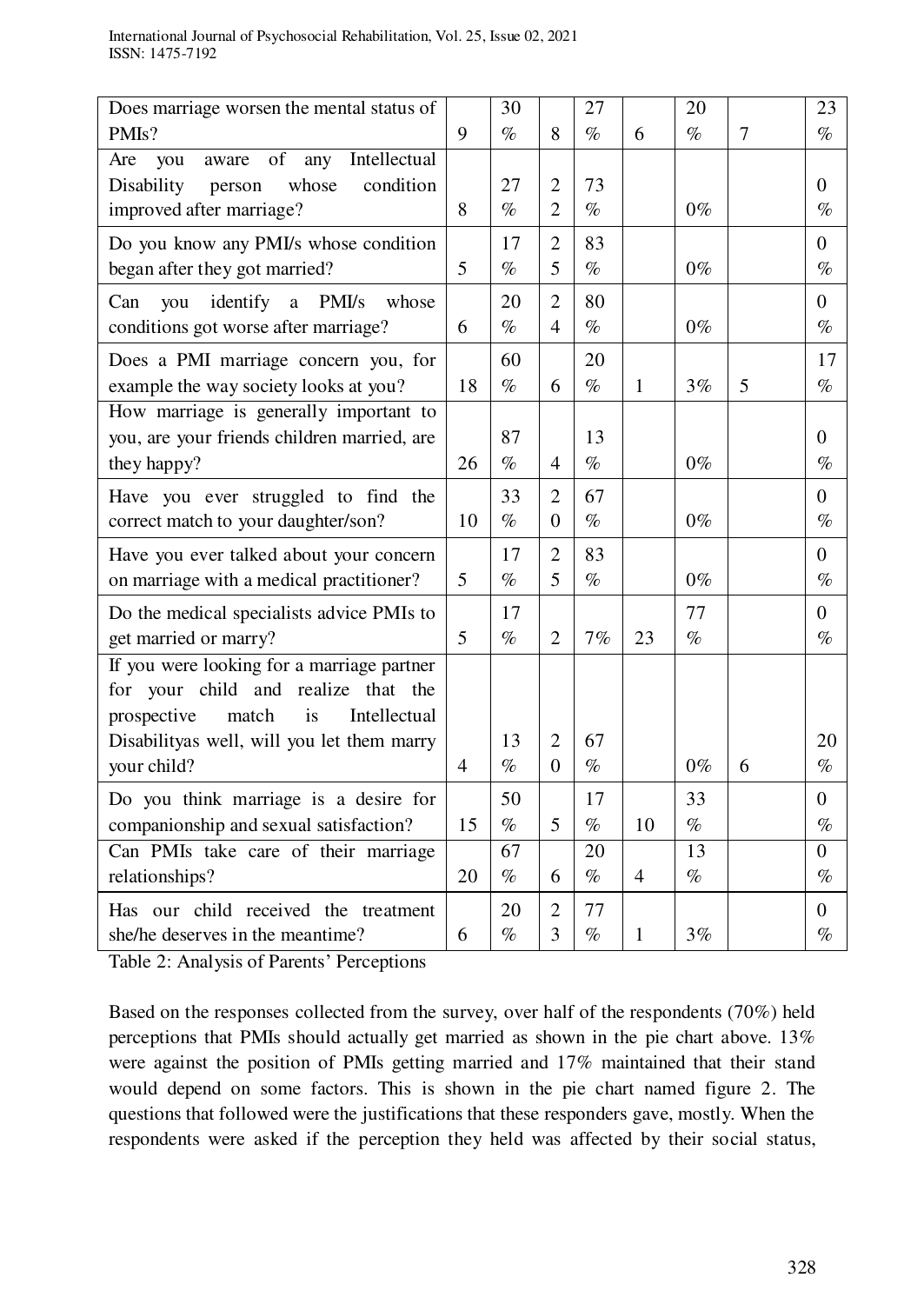educational background, and occupation, half of them agreed into it and 30% refuted. 20% of the PMI parents/caregivers reported that they didn't know about that stand. From table 1, exactly 70% of the respondent had more than one child. When asked about the marriages status of all their children, 80% said that their children were married and if not, plans could be put sometimes in future. 10% of the parents/caregivers said that they didn't know, exactly 7% said that it would depend, and a single parent, making 3% of the entire population responded "no" that question.

The parents/caregivers were further asked whether they believed that marriage was a source of cure to their children with Intellectual Disability and 27% of them agreed. The researcher further established the reasons behind that kind of answer and it happened that these were parents and caregivers who have had witnessed good marriages that lived to their vows. A relatively smaller percentage (17) replied contrarily to the question, 23% said that it depended on the situation and 33% had no idea. A more similar question to the previous one was responded to with not much difference. 33% of the responding caregivers were confident that marriage would improve or improve the mental status of the PMIs. A 23% portion of the responders felt that this could depend on the situation. 20% completely disagreed with the question and another portion of 23% fell in the zone of not knowing. To understand their perceptions more, the researcher asked the respondent if they were aware of any persons with Intellectual Disability seswhose condition improved after they got married (Figure 2). About 27% of them said yes and the rest answered "no". 17% of the parents/caregivers also said that they were aware of persons whose mental conditions began after their marriage but the others (83%) said they were not aware of such. 20% of the entire responders agreed to identify a number of PMIs whose conditions got worse after they were married.

To dig deep into the perceptions held by the sample of this research study, the responders were asked if they were concerned in any way as far as their PMI child/children are concerned. A 60% of them were concerned about how society would look at them, 20% reported to not care, 17% said it depended on the prevailing conditions of the marriage, and a single parent  $(3\%)$  said that they didn't know. To establish how marriage is important to them, the researcher scrutinized how they felt about the whole thing and how they took their friends who had all their children married. So, asking how marriage was generally important and are married people happy, a big portion agreed that marriage was important and 13% refuted the question. The 87% said that their married friends' children were happy about life. It was established that few parents (33%) cared about helping their children find the correct partners. The bigger percentage agreed to have not made any attempts. Also, a very few (17%) parents spoke about the issue of marriage of their PMIs to a medical specialist. The big percentage (83) never bothered about it. It is funny that more than half of the parents/caregivers felt that their PMI children ought to get married but when asked "If you were looking for a marriage partner for your child and realize that the prospective match is Intellectual Disability as well, will you let them marry your child?," a very small percentage (13) said "yes" and 67% said "no" whereas 20% said that it depended on the situation. Half of the responders agreed that marriage would be an answer to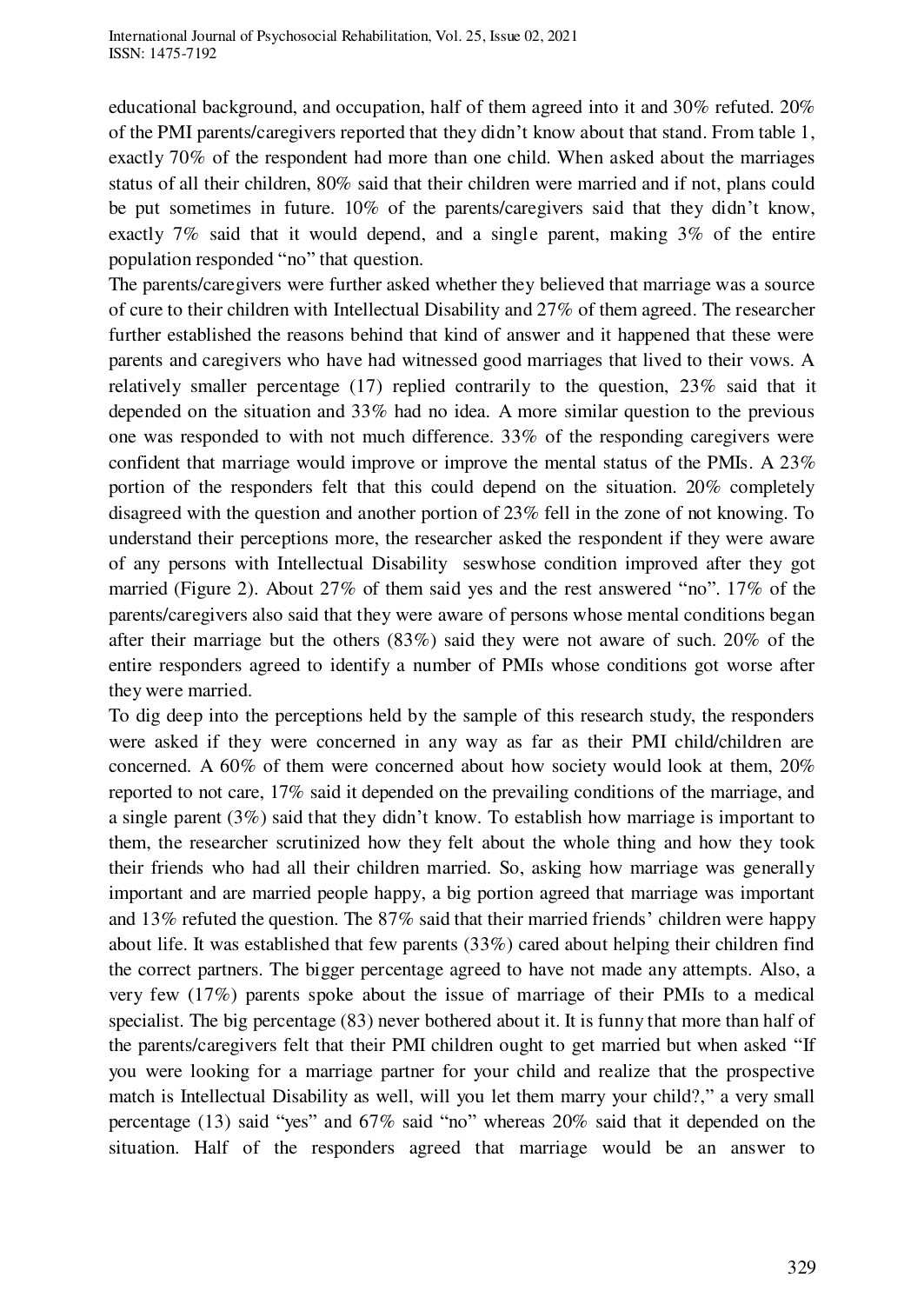companionship and sexual satisfaction, 17% refuted that stand and 33% said that they didn't know. A big number of the parents (67%) agreed that PMIs can take of their marriages, 20% went contrary to the idea and the rest said that they did not know. To establish the treatment history of the PMIs, the research asked the question "Has your child received the treatment she/he deserves in the meantime?" and only 20% said yes to it whereas the greater percentage (77%) said no. Only 3% said that they did not know.

## **Discussion**

From the above results, it was easier to draw inferences and do a summary of the findings. Many parents/caregivers of PMIs (70%) felt that their children were supposed to get married. These parents' perceptions were solely individual as the survey was done categorically. These parents who responded in such a manner had either witnessed marriages of that kind of work or had seen some PMIs get health improvement after they got married. 13% of parents of contrary opinion argued that marriage would worsen the mental conditions of their children from stress-related issues. Further scrutiny showed that most of these were the divorced parents, those that had marriages that did not work, or those who were facing some family issues. The relatively smaller portion of the PMI parents, 17%, that held that their verdict on the marriage of their children would depend on the situation showed concerns of the state of affairs of the homes their children would get married and the social status of such. Half of the respondents had the feeling that their social status had some influence on what perceptions they held regarding the marriage of their PMIs. For instance, the unemployed, the unskilled worker, and the skilled worker group of respondents had marriage positions that correlated to this question. They said that marriage was a contract that warranted a partner of property inheritance. From the analysis, this research established that some respondents could have been misguided by some beliefs like the aforementioned.

 Generally, marriage was considered a vital thing in the culture of Jeddah. More than three-quarters of the responders had the belief that marriage was important and it made the partners happy toward life. Only 13 percent refuted this stand. The responders were asked about the marriages of the children of their friends and some kind of envy could be read in how the matter was being expressed. These PMI caregivers are also parents to other children who most believed that marriage was important. Among them, the 33% portion of caregivers who tried to find their children the right marriage matches were singled from within. Further, the portion that was also concerned about the marriage of their PMIs was found within them. The portion of caregivers that had facilitated their children to receive the right treatment was all had the feeling that their children should marry and that they would take care of their marriages. The parents that responded contrarily to the question as to whether PMIs should marry make the portions that have never bothered to find their sons/daughters the correct matches and to talk to medical practitioners on the matter of marriage of their PMIs. Most of these were the illiterate and those that had elementary education.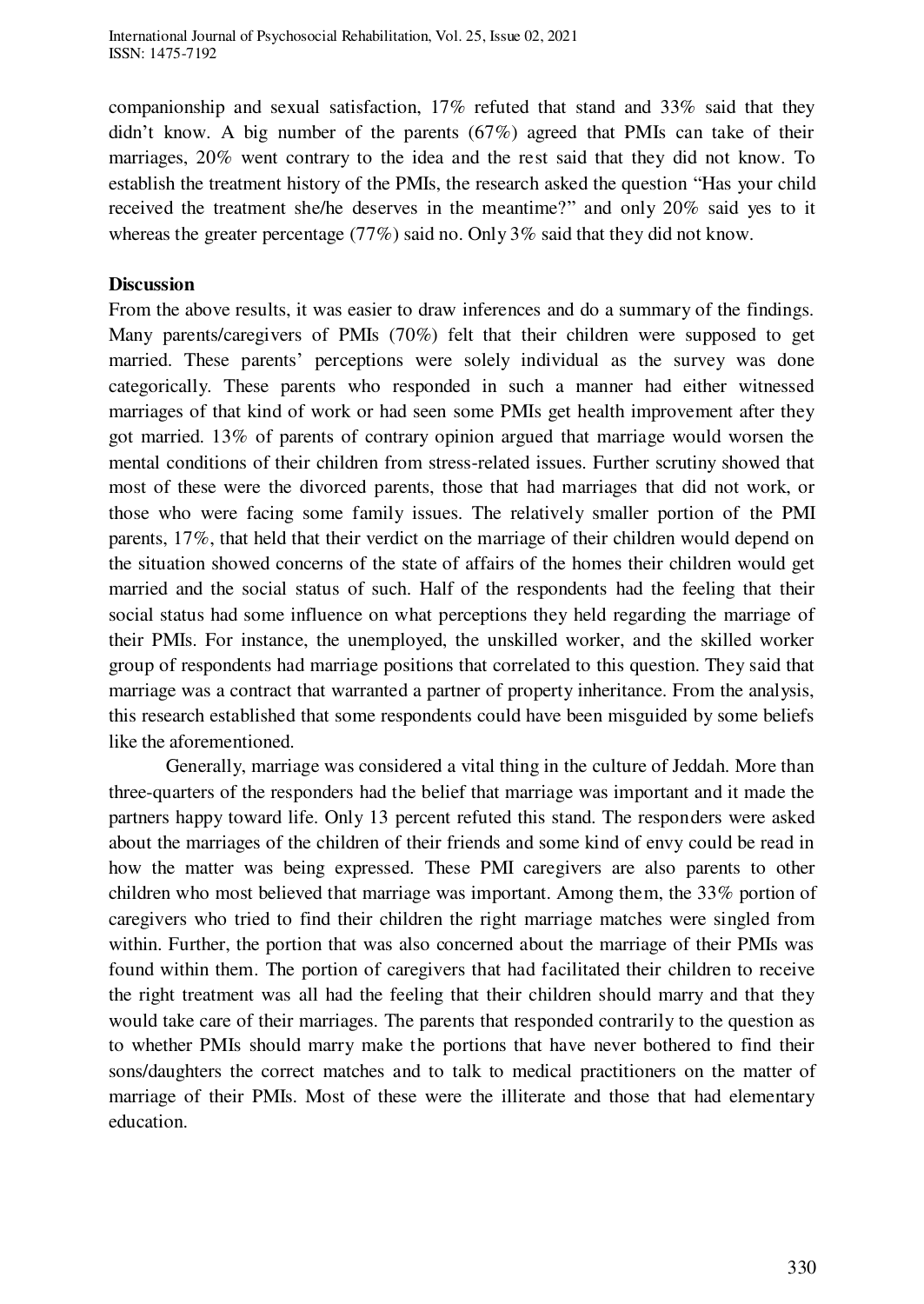The responders who had acquired a professional level of education believed that their children should marry. An interesting factor that is associated with these professionals is that they would endorse a marriage even if their daughter/son is getting married to PMI. This shows how positively education impacts the thinking of people. Given that there are probable treatments that can improve the condition of such people, they would do anything as long as their children are happy.

Half of the respondents had the perception that marriage was a desire for companionship and sexual satisfaction. The half responders made a portion of the 67% caregivers who felt that these PMIs had the ability to take care of their marriages. The 13% of caregivers who felt that they were indifferent as to whether PMIs should be able to take care of their marriages were part of the 33% who felt that they did not know if the marriage was a desire for companionship and sexual satisfaction. The 60% caregivers who felt that they were concerned about how society looked at them were primarily the unemployed, those of low education levels, and those that came from the low social class. Among the 60%, a few felt that the marriage was unwarranted for the PMIs and people with other disabilities. It can be drawn that their inferences were merely presumptuous and had no basis. The hypothesis of this study held that the majority of people believed that PMIs should not get married. This hypothesis is declined since the research results justify PMI marriages and alludes that PMIs are able to take care of their marriages.

#### **References**

- Abolfotouh, M. A., Almutairi, A. F., Almutairi, Z., Salam, M., Alhashem, A., Adlan, A. A., & Modayfer, O. (2019). Attitudes toward mental illness, mentally ill persons, and helpseeking among the Saudi public and sociodemographic correlates. *Psychology research and behavior management*, *12*, 45.
- Al-Hakami, H., & McLaughlin, K. (2016). Debatable marriages: Marriage and child marriage in Saudi Arabia. *Marriage & Family Review*, *52*(7), 654-664.
- Behere, P. B., Mulmule, A. N., Chowdhury, D., Nagdive, A. B., Behere, A. P., Yadav, R., & Fernandes, R. (2021). Effect of Marriage on Women with Schizophrenia. *Int J Cur Res Rev| Vol*, *13*(03), 88.
- Grande, I., Berk, M., Birmaher, B., & Vieta, E. (2016). Bipolar disorder. *The Lancet*, *387*(10027), 1561-1572.
- Grover, S., Nehra, R., & Thakur, A. (2017). Bipolar affective disorder and its impact on various aspects of marital relationship. *Industrial psychiatry journal*, *26*(2), 114.
- Khadirnavar, A. A., Birudu, R., Antony, S., Raman, K. J., & Thirumoorthy, A. (2019). Persons with mental illness and their caregivers: What do they think, feel, and perceive about marriage?. *Indian Journal of Social Psychiatry*, *35*(4), 238.
- Kumar, P., Sharma, N., Ghai, S., & Grover, S. (2019). Perception about marriage among caregivers of patients with schizophrenia and bipolar disorder. *Indian journal of psychological medicine*, *41*(5), 440-447.
- Mina, S. (2019). Predictors of marriage in psychiatric illness: a review of literature. *Journal of Psychiatry and Psychiatric Disorders*, *3*(1), 14-22.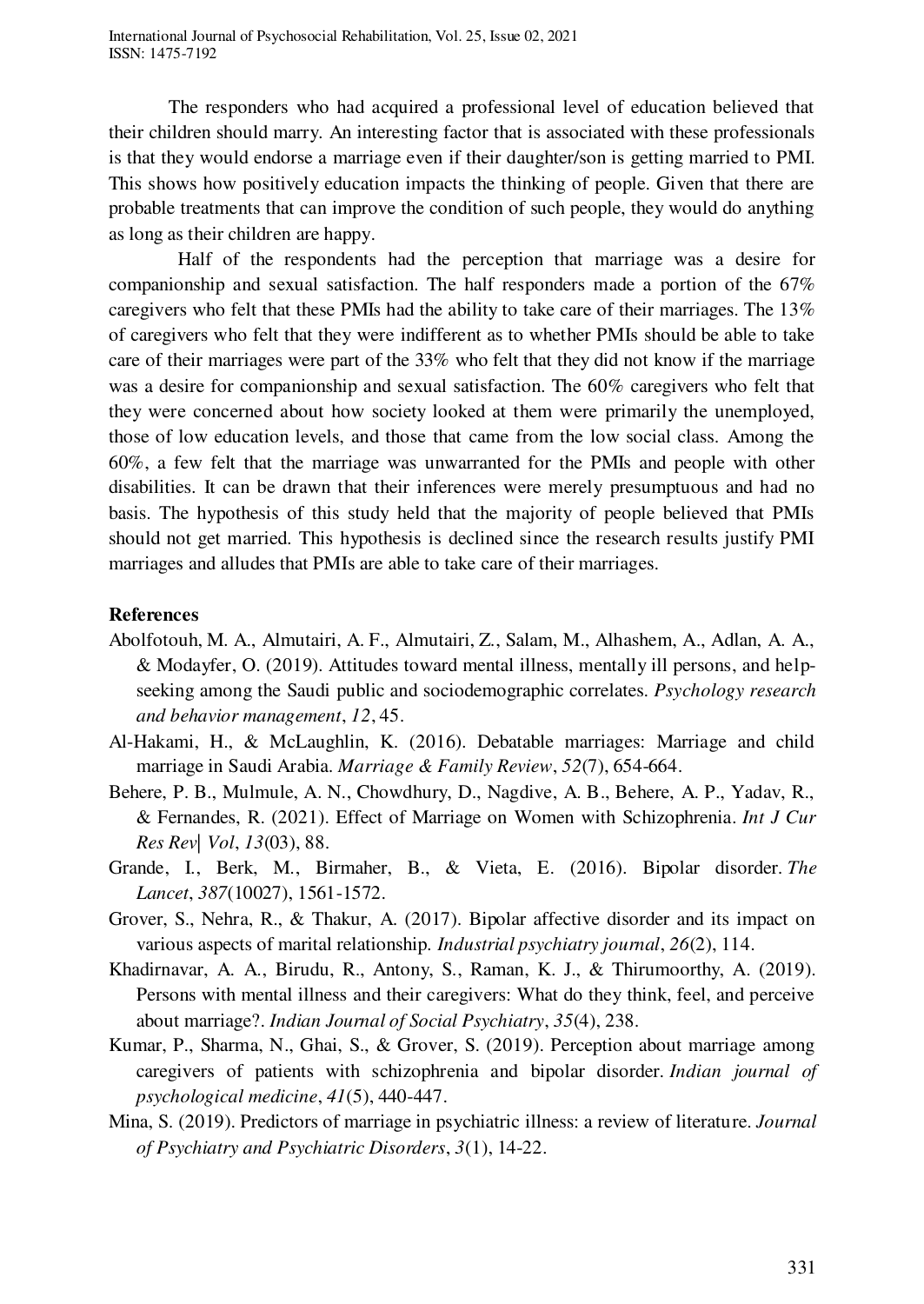International Journal of Psychosocial Rehabilitation, Vol. 25, Issue 02, 2021 ISSN: 1475-7192

- Reeves, W. C., Pratt, L. A., Thompson, W., Ahluwalia, I. B., Dhingra, S. S., McKnight-Eily, L. R., ... & Safran, M. A. (2011). Mental illness surveillance among adults in the United States.
- Sharma, I., Reddy, K. R., & Kamath, R. M. (2015). Marriage, mental illness and law. *Indian journal of psychiatry*, *57*(Suppl 2), S339.
- Sobsey, D. (2004). Marital Stability and Marital Satisfaction in Families of Children with Disabilities: Chicken or Egg?. *Developmental Disabilities Bulletin*, *32*(1), 62-83.
- Wynn, L. (2008). Marriage Contracts and Women's Rights in Saudi Arabia: Mahr, Shurut, and Knowledge Distribution. *The Islamic marriage contract: case studies in Islamic family law*, 200-214.

#### Appendix: A list of graphs and charts

Figure 1: Graph of a summary of responses collected and their frequency

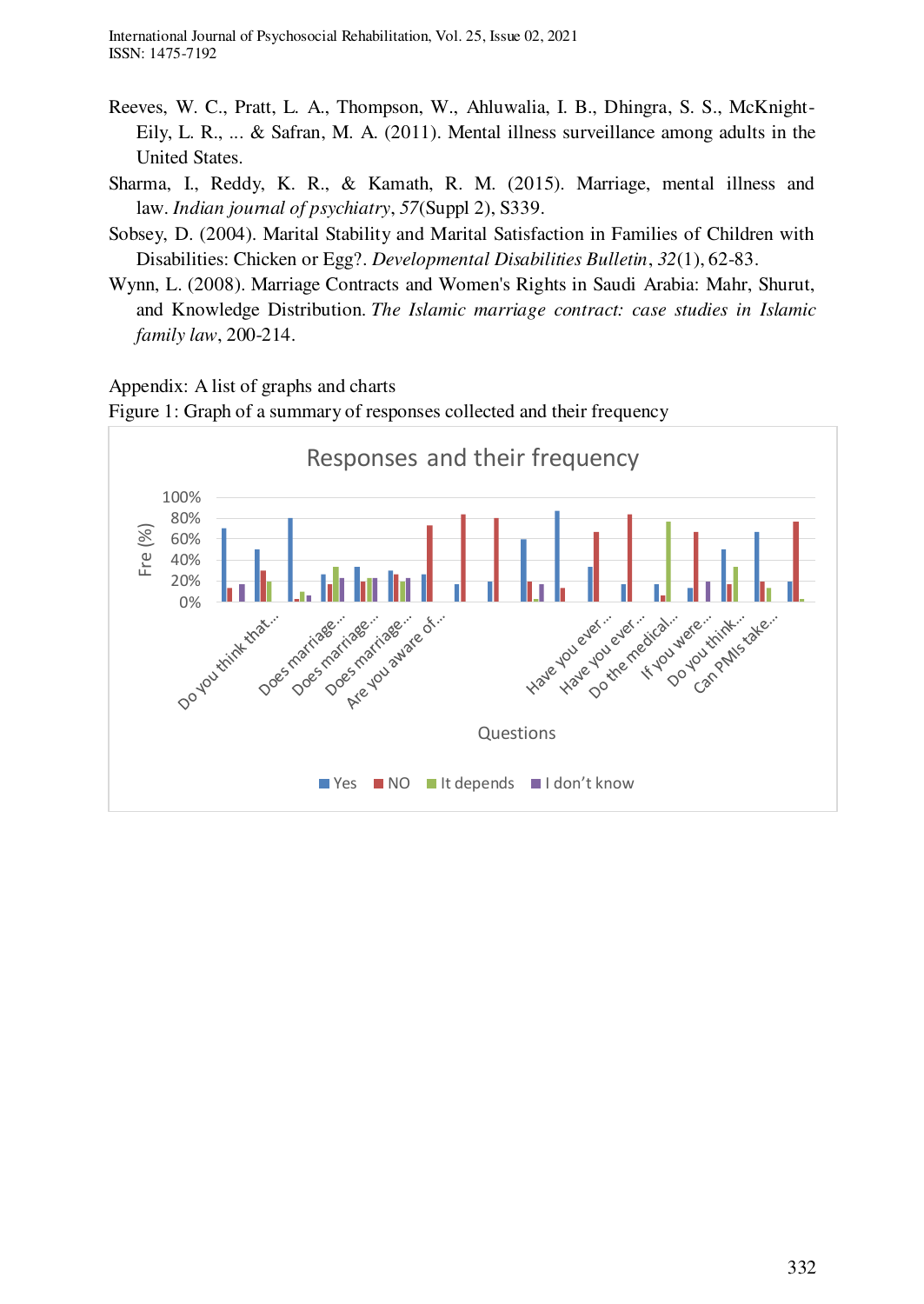International Journal of Psychosocial Rehabilitation, Vol. 25, Issue 02, 2021 ISSN: 1475-7192